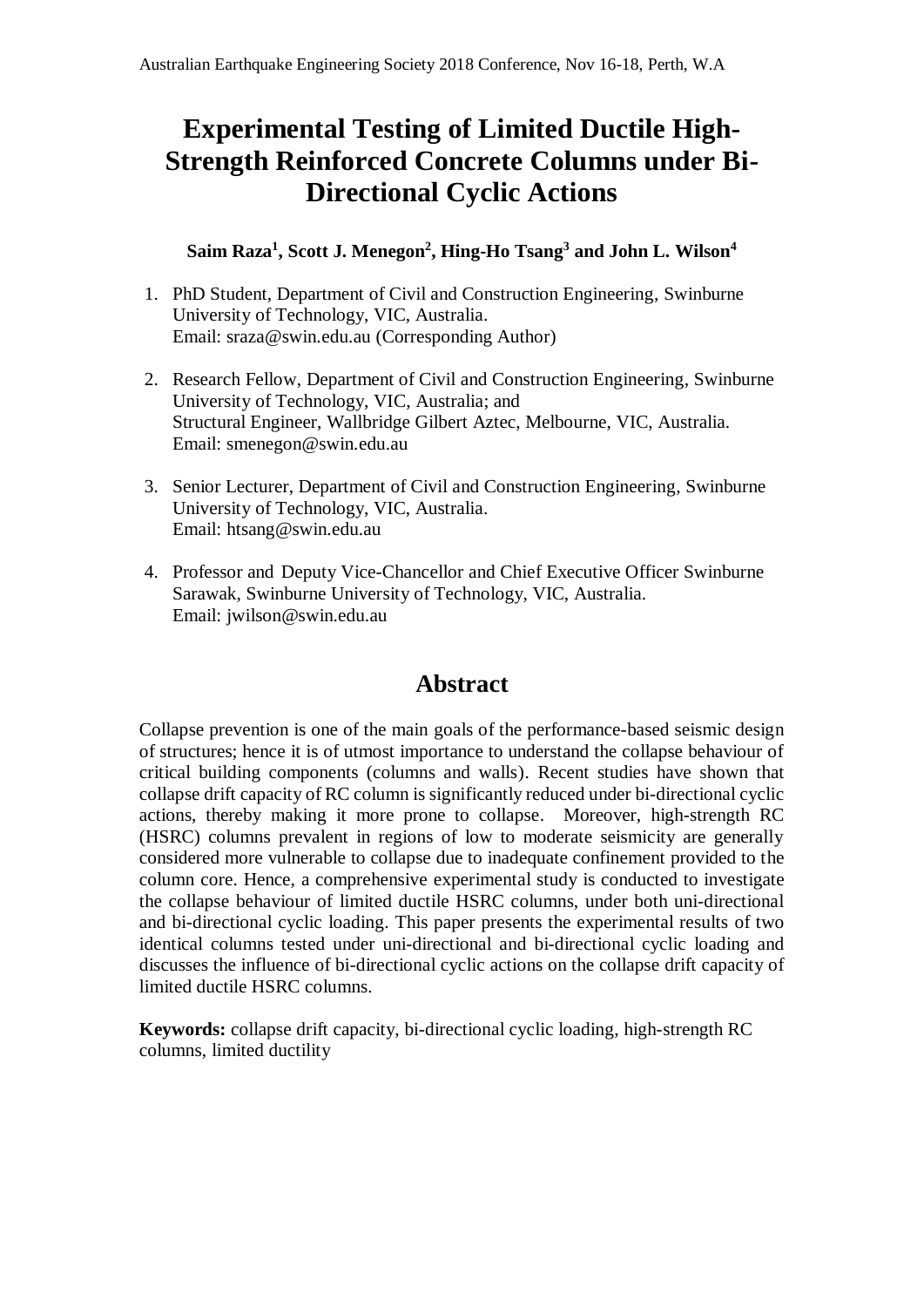### **1 Introduction**

During an earthquake, the multi-directional ground motion excitations result in biaxial bending of columns in a building frame structure. Whilst seismic performance of RC columns under uni-directional cyclic loading has been widely investigated, there have been relatively fewer experimental studies investigating the seismic behaviour of RC columns under bi-directional cyclic loading. Moreover, the biaxial collapse performance of normal-strength RC (NSRC) columns had been the prime focus of the majority of experimental testing conducted previously (Rodrigues et al. 2013c), thereby leaving the biaxial collapse behaviour of high-strength RC columns (HSRC) almost uninvestigated. On the other hand, HSRC columns are believed to have less displacement capacity than corresponding normal-strength RC columns due to the brittle nature of high-strength concrete (Bjerkeli et al., 1990). The drift prediction models developed by the authors (Raza et al., 2018a) also indicated that HSRC columns have a significantly lower drift capacity than NSRC columns. To make matters worse, 'limited ductile' detailing (refer AS 1170.4 and AS 3600) is adopted in regions of low to moderate seismicity (eg. Australia), thereby making an HSRC column more susceptible to collapse in an event of an earthquake.

Moreover, previous experimental studies have demonstrated a rapid degradation of strength and stiffness of the NSRC columns under bi-directional cyclic actions (Li et al. 1988). Some of the recent studies have also exhibited a considerable reduction in the collapse drift capacity of NSRC column under biaxial bending in comparison to uniaxial bending (Pham and Li 2013). In view of this, there is a dire need to investigate the collapse behaviour of limited ductile HSRC columns under bi-directional cyclic actions.

Hence, a comprehensive experimental testing program is currently being carried out in smart structures laboratory at the Swinburne University of Technology to investigate the seismic collapse performance of limited ductile HSRC columns under uniaxial and biaxial cyclic displacement load histories. This paper presents the preliminary results of two identical HSRC columns tested under uni-directional and bi-directional cyclic loading, respectively, with a constant axial load ratio.

### **2 Overview of the Experimental Program**

A total of 10 limited ductile HSRC columns are being tested as part of this testing program. The variable parameters of the study are axial load ratio, transverse reinforcement ratio, concrete compressive strength and the direction of loading. Table 1 provides brief details about the testing program. More details regarding specimen design, instrumentation and test set up can be found in the companion paper (Raza et al. 2018b)

#### **3 Bi-Directional Loading Protocols**

A number of different bi-directional loading protocols have been employed by various researchers in the previous studies. Rodrigues et al. (2013c) listed seven commonly used loading paths namely, cruciform, diagonal cruciform, Rhombus, expanding square, square in each quadrant, circular and elliptical paths. ACI 374.2R-13 has also proposed a hexagonal orbital pattern for bi-directional testing. The displacement histories of these loading paths are presented in Figure 1.

In order to select a realistic bi-directional loading path that is representative of actual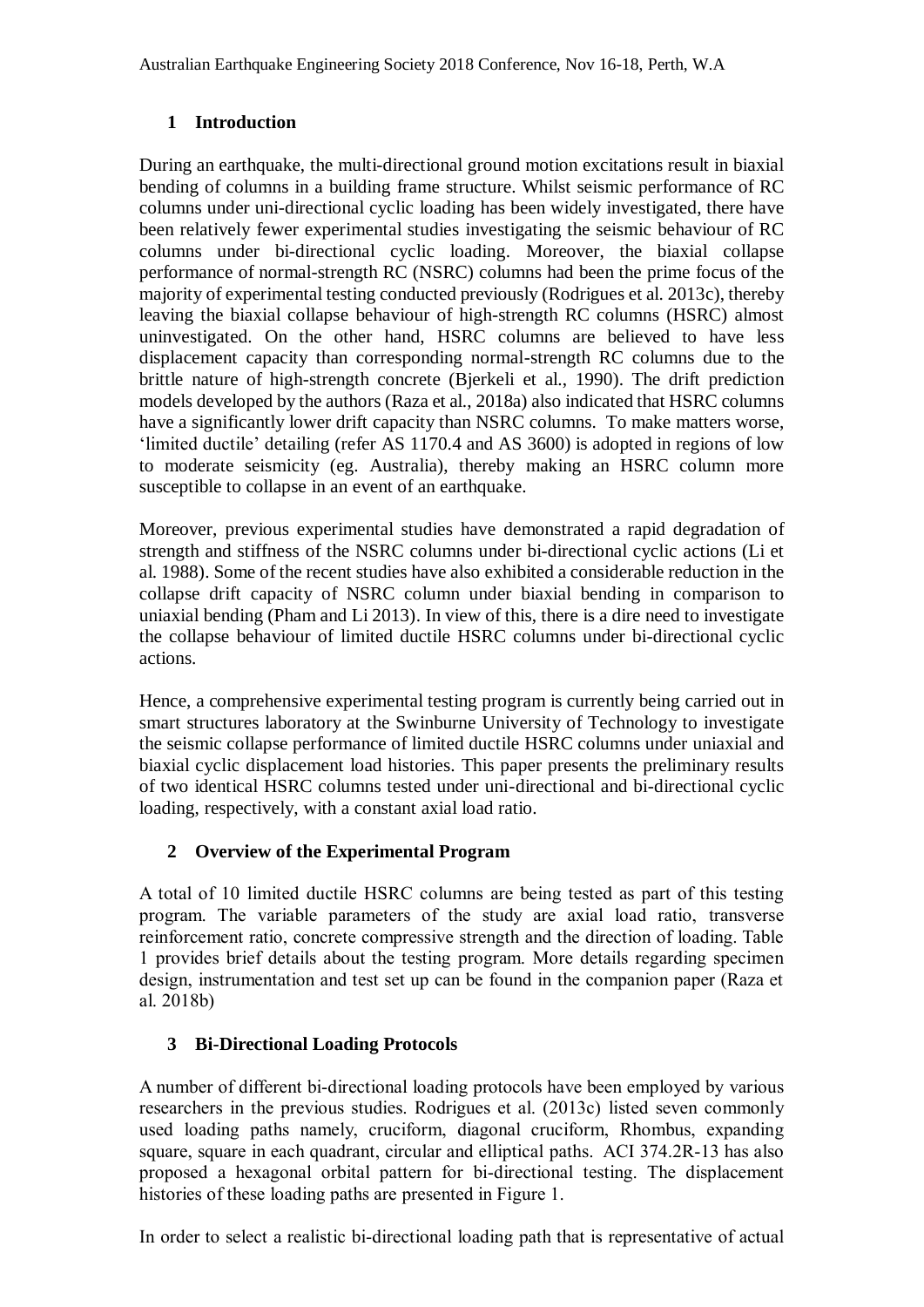displacement path of an RC column during an earthquake, a numerical study is conducted, the details of which are presented in the next subsection.

| Specimen      | Width $\times$ Depth | Concrete     | Longitudinal   | Stirrups     | Axial |
|---------------|----------------------|--------------|----------------|--------------|-------|
|               | $\times$ Height      | Grade        | Reinforcement  | (mm)         | Load  |
|               | (mm)                 | Strength     | $\rho_{v}(\%)$ | $\rho_h$ (%) | Ratio |
|               |                      | $f'_c$ (MPa) |                |              | n     |
|               | 250×300×2550         | 65.0         |                |              | 0.15  |
| S1 (Uniaxial) |                      |              | 6N16(1.6%)     | N10@150      |       |
|               |                      |              |                | $(0.35\%)$   |       |
| S2 (Uniaxial) | 250×300×2550         | 65.0         | 6N16(1.6%)     | N10@150      | 0.3   |
|               |                      |              |                | $(0.35\%)$   |       |
| S3 (Uniaxial) | 250×300×2550         | 65.0         | 6N16(1.6%)     | N10@150      | 0.45  |
|               |                      |              |                | $(0.35\%)$   |       |
| S4 (Uniaxial) | 250×300×2550         | 65.0         | 6N16(1.6%)     | N10@300      | 0.3   |
|               |                      |              |                | $(0.18\%)$   |       |
| S5 (Uniaxial) | 250×300×2550         | 65.0         | 6N16(1.6%)     | N10@100      | 0.45  |
|               |                      |              |                | $(0.52\%)$   |       |
| S6 (Uniaxial) | 250×300×2450         | 100.0        | 6N16(1.6%)     | N10@150      | 0.25  |
|               |                      |              |                | $(0.35\%)$   |       |
| S7 (Biaxial)  | 250×300×2550         | 65.0         | 6N16(1.6%)     | N10@150      | 0.15  |
| Linearised    |                      |              |                | $(0.35\%)$   |       |
| Circle        |                      |              |                |              |       |
| S8 (Biaxial)  | 250×300×2550         | 65.0         | 6N16(1.6%)     | N10@150      | 0.3   |
| Linearised    |                      |              |                | $(0.35\%)$   |       |
| Circle        |                      |              |                |              |       |
| S9 (Biaxial)  | 250×300×2550         | 65.0         | 6N16(1.6%)     | N10@150      | 0.15  |
| Randomised    |                      |              |                | $(0.35\%)$   |       |
| Ellipses      |                      |              |                |              |       |
| S10(Biaxial)  | 250×300×2550         | 65.0         | 6N16(1.6%)     | N10@150      | 0.3   |
| Randomised    |                      |              |                | $(0.35\%)$   |       |
| Ellipses      |                      |              |                |              |       |

Table 1: Details of the Experimental Program

#### **3.1 Numerical Study**

A cantilever HSRC column with the same material, reinforcement and cross-section properties as specimen S1 in table 1 is subjected to a suite of scaled and unscaled 25 ground motions in OpenSees software (50 acceleration time history files) and the resulting displacement path is plotted. The amplitude of ground motions is scaled as such to produce some non-linear behaviour in the column. The specimen is subjected to ground motion accelerations in X and Y axis only and the displacement behaviour of the column is studied at an axial load ratio of 0.15. The ground motion accelerations considered in this study are obtained from PEER ground motion database (PEER 2013) and are representative of low to moderate seismic regions. The ground motions are selected based on the following criteria:

- Moment magnitude  $(M_w)$ : 4.5-6.5
- Distance to rupture surface R\_rup (km):10-40 km
- Shear wave velocity: 180 m/s -1500 m/s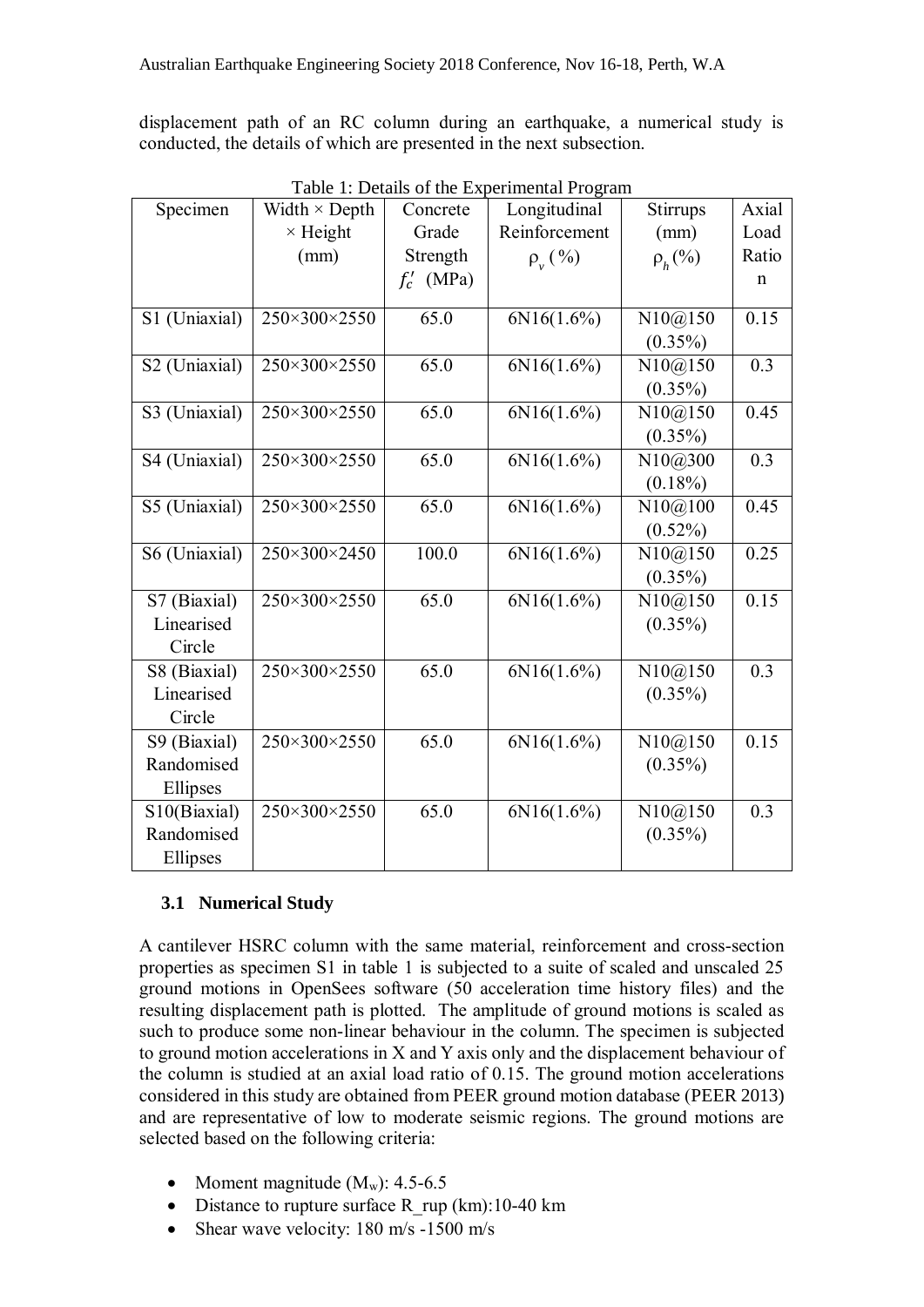It is noted that the vertical component of the ground motion is not included in the analysis for the sake of simplicity.



Figure 1: Bi-directional loading paths

The displacement path of the column under unscaled and scaled Christchurch (2011) ground motion at an axial load ratio of 0.15 is shown in Figure 2. It can be seen that the biaxial displacement path of the column generally comprised of loops of different orientations and aspect ratios under Christchurch ground motion. Similar behaviour is observed for other ground motions as well. Diagonal orientation of the loops are predominantly observed in the displacement path of the column under different ground motions. Different orientations of loops can be attributed to the phase shift between x and y-axis displacement of the column.



Figure 2: Biaxial displacement path of the column a) Christchurch (unscaled) b) Christchurch (Scaled 3 times)

#### **3.2 Selection of Bi-directional Protocol**

Based on the results of the numerical study presented above, a bi-directional displacement protocol comprising of diagonal loops is considered in this testing. The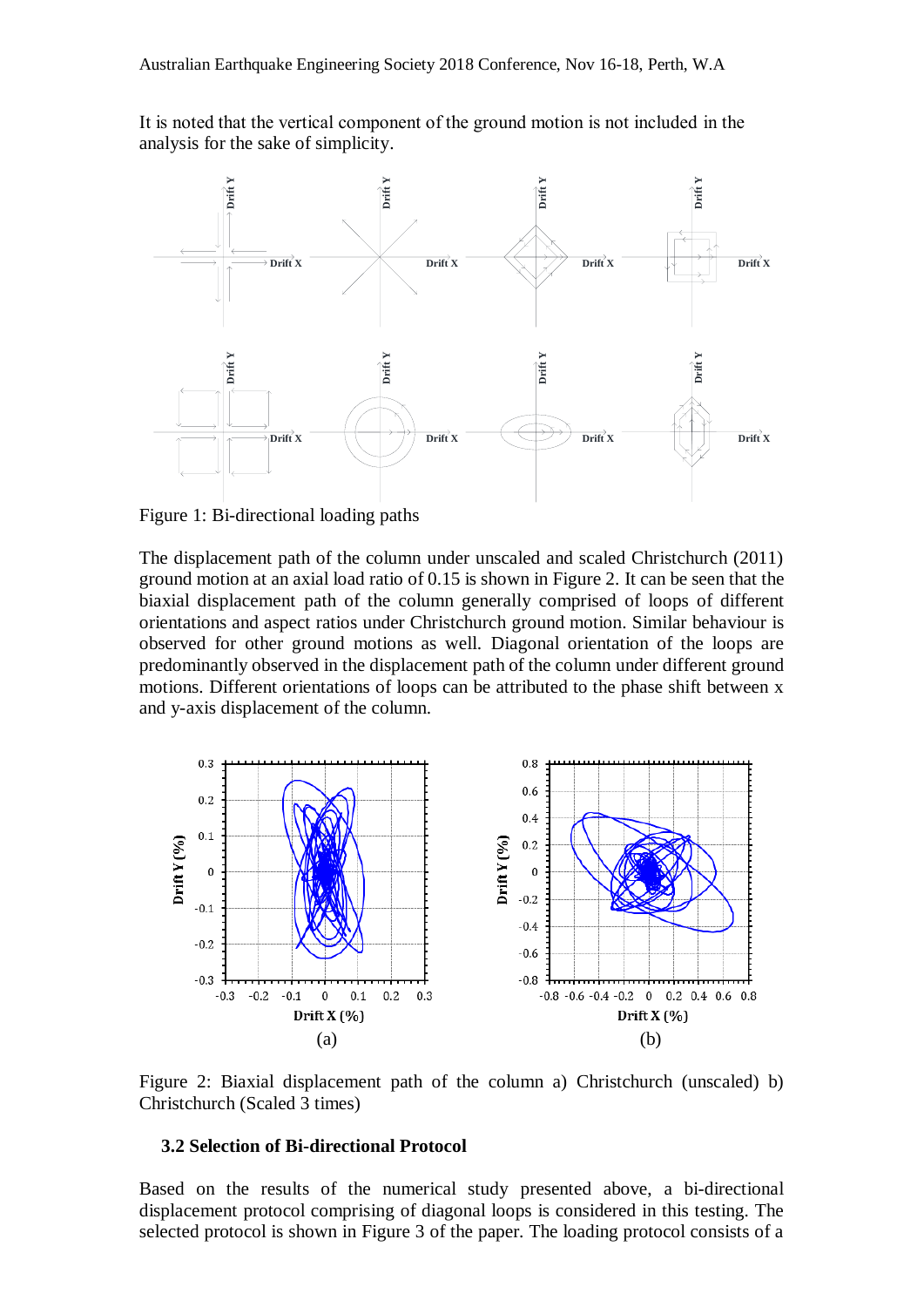linearised quarter of a circle in each quadrant. Each quarter circle starts and finishes at the origin. In this protocol, the column is first displaced in the first quadrant, from where it goes to the third quadrant, then to second and fourth quadrant, respectively, before finally finishing back at the origin.



Figure 3: Selected Bi-Directional Loading Protocol

#### **4 Experimental Results**

In this section, hysteretic results of two identical specimens i.e. S1 and S7 from table 1 are presented. S1 is tested under incrementally increasing uni-directional cyclic loading (Y-direction), whereas S7 is tested under incrementally increasing bi-directional cyclic loading protocol shown in Figure 3. In the uni-directional cyclic loading protocol, each displacement increment is repeated twice. Similarly, in bi-directional cyclic loading protocol after completion of one cycle of quarter circles in all the quadrants, the specimen is subjected to the second cycle of quarter circles. The cylinder strengths of specimen S1 and S7 on test day were 75MPa and 86 MPa, respectively. Both specimens are tested at an axial load ratio of 0.15. The hysteretic curves for both specimens are shown in Figure 4. Figure 3: Selected Bi-Directional Loading Protocol<br> **Experimental Results:**<br>
The filter strength capacity of two identical specimens i.e. S1 and S7 from the strength capacity of the strength content capacity of the strengt

A considerable reduction in the displacement capacity of the column is observed under bi-directional cyclic loading. The lateral load and axial load failure drifts (collapse drift) of the column under bi-directional loading are observed to be 43% and 50% of the corresponding drifts in the uni-directional loading and the column is able to withstand the same drift level at the collapse in both the strong and weak directions. It is also observed that each damage state such as cracking, concrete spalling, longitudinal bar buckling and transverse bar fracture occurred at a considerably less drift in the biaxial test as compared to the uniaxial test. Table 2 provides a summary of the drifts at lateral load failure (20% degradation of peak force) and axial load failure (10% or more loss in axial load carrying capacity of column) of column S1 and S7.

Despite the fact that concrete cylinder strength for specimen S7 is slightly more than specimen S1 and both have identical longitudinal and transverse reinforcement, the peak shear force of specimen S7 is around 10% less than specimen S1. This reduction in peak force is because, under biaxial cyclic loading, the damage accumulated in one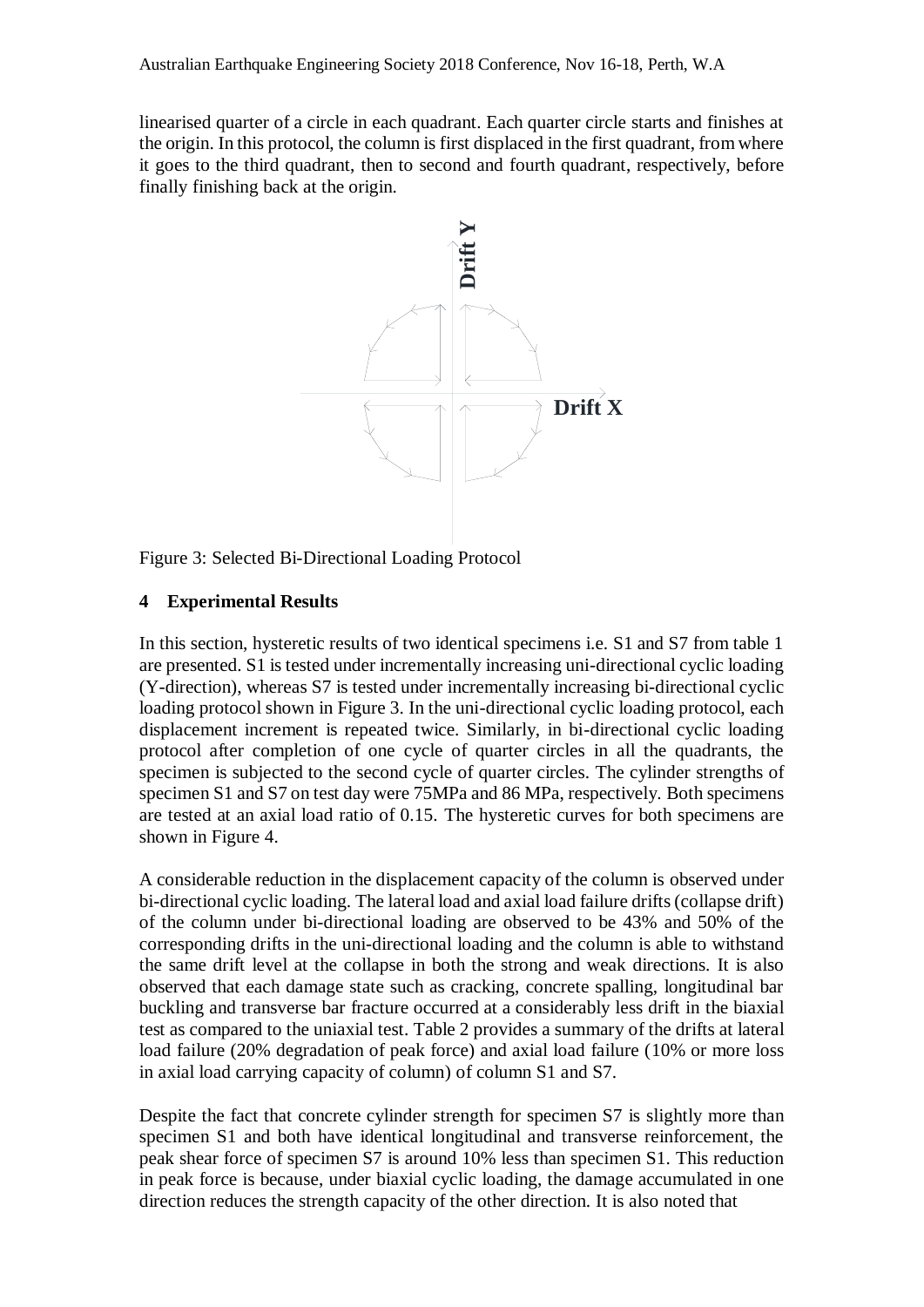

Figure 4: Hysteretic curves a) Specimen S1 (Y-Direction) b) Specimen S7 (Y-Direction) c) Specimen S7 (X-Direction)

uniaxial specimen S1 reached its peak strength at a drift of 1.76%, whereas biaxial specimen S7 attained its peak strength at a drift of 1.1%. It is noteworthy that according to the performance criteria of FEMA 356(2000), the column is able to meet the performance requirement of structural stability (defined at 4.0% drift level) under uniaxial loading, whereas, under biaxial loading, the column is able to satisfy the performance requirement of life safety only (defined at 2.0% drift level). The axial load collapse of the specimens is shown in Figure 5.

| Lateral load failure drift | Axial load failure drift |  |  |  |  |
|----------------------------|--------------------------|--|--|--|--|
| $\delta_{\rm hf}$ (%)      | $\delta_{\text{af}}(\%)$ |  |  |  |  |
|                            |                          |  |  |  |  |
|                            |                          |  |  |  |  |
|                            |                          |  |  |  |  |
| 3.1                        | 4.72                     |  |  |  |  |
| 1.76                       | 2.36                     |  |  |  |  |
|                            |                          |  |  |  |  |

Table 2 Summary of Experimental Drifts in Y-direction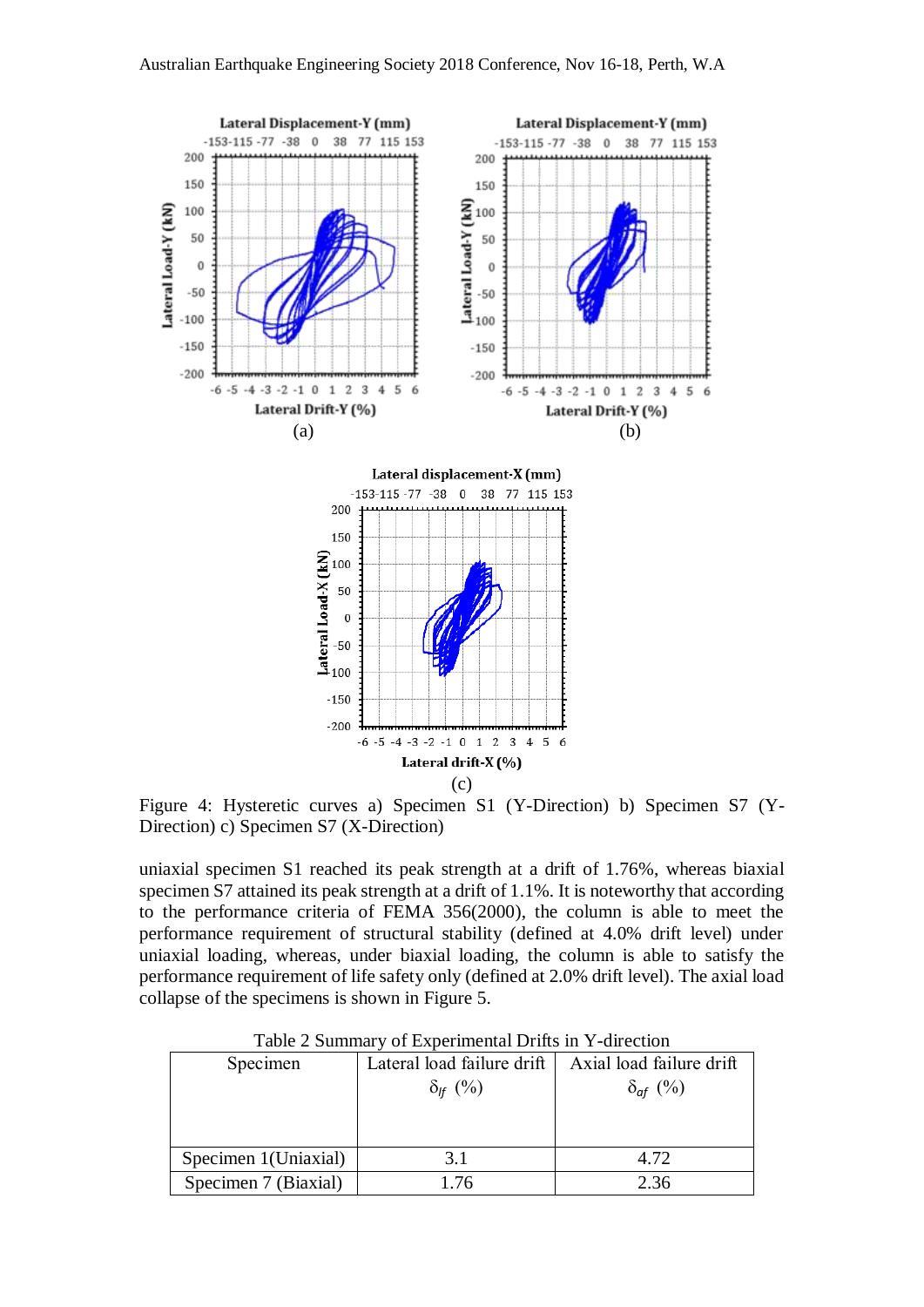



Figure 5 Axial Load Collapse a) Specimen S1 (Uniaxial) b) Specimen S7 (Biaxial)

#### **5 Conclusion**

Loading path plays an important role in affecting seismic performance and collapse behaviour of RC columns. This paper presents a comparative assessment of the collapse behaviour of limited-ductile high-strength RC columns under uni-directional and bidirectional cyclic loading. To this end, hysteretic results of two identical high-strength RC columns, tested under the same axial load ratio are compared. The results indicate that the collapse drift capacity of limited-ductile high-strength RC columns reduced by 50% under biaxial cyclic loading in comparison to the uniaxial cyclic loading. It is also observed that each damage state such as cracking, concrete spalling, longitudinal bar buckling and transverse bar fracture occurred at considerably less drift levels in the biaxial test as compared to the uniaxial test.

#### **Acknowledgement**

The authors greatly acknowledge Bushfire and Natural Hazards CRC for providing financial support and Swinburne Smart Structures Lab staff for providing technical assistance to conduct this experimental testing program successfully.

#### **References**

ACI 374.2R-13 Guide for Testing Reinforced Concrete Structural Elements Under Slowly Applied Simulated Seismic Loads, American Concrete Institute, Farmington Hills, MI, USA.

American Concrete Institute (2013), ACI 374.2R-13, Guide for Testing Reinforced Concrete Structural Elements under Slowly Applied Simulated Seismic Loads, American Concrete Institute, Farmington Hills, MI.

AS 3600-2018 Concrete Structures. Standards Australia.